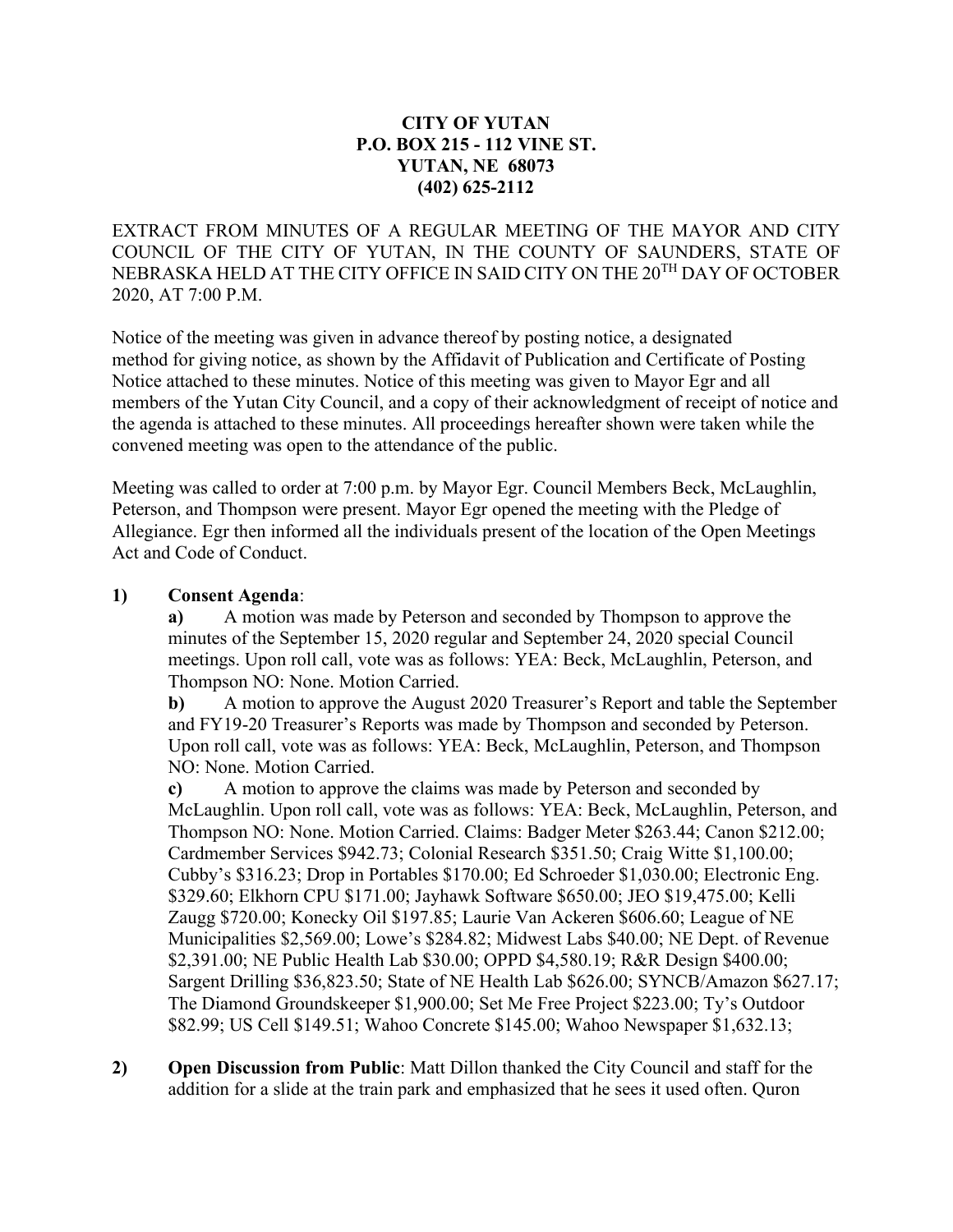Cook apologized for spraying graffiti around town and thanked the Council for the opportunity to clean it up. The council thanked him for his apology and for the work he put into removing it.

# **3) Presentation from Guests**

**a)** None

# **4) Ordinances and Public Hearings**

**a)** Mayor Egr opened the public hearing concerning the One & Six Year Highway and Street Improvement Program at 7:06 p.m. Street Superintendent Steve Parr explained the existing projects and the updates to the one  $\&$  six year plan. He drove through Yutan with City Administrator Bockelmann and concluded that the streets are in an overall good condition. Parr noted several areas that need replacement/crack sealing when funding becomes available. He also discussed making certain areas more ADA-compliant. Mayor Egr closed the public hearing at 7:11 p.m. Council Member Beck asked Parr about a gas main that he does not believe was included in JEO's plans for the water main on 5<sup>th</sup> Street and Hillside Ave. Parr stated that he would get in contact with the project's engineers and explained that the engineers rely on the utility companies to locate their own lines. Utility Superintendent Wilke agreed and informed the Council that it is also the contractor's responsibility to order locates once construction begins. Bockelmann stated that there was some initial confusion on the location of the gas main, but he that he and Beck discussed the issue with the City Engineer. He noted that project engineer checked with MUD to make sure the gas main was marked accurately and that he feels the issue has been resolved. Steve Parr thanked Council Member Beck for bringing it to their attention and reiterated that he would make sure that project engineers were notified.

### **5) Resolutions**

**a)** A motion to approve Resolution 2020-13 was made by Thompson and seconded by Peterson. Upon roll call, vote was as follows: YEA: Beck, McLaughlin, Peterson, and Thompson. NO: None. Motion Carried.

### **6) Other Action Items**

- **a)** A motion to authorize Mayor Egr to sell John Deere 5085M Utility Tractor with H260 Loader Attachment for \$43,423.92 was made by Thompson and seconded by Peterson. Upon roll call, vote was as follows: YEA: Beck, Peterson, and Thompson. NO: McLaughlin. Motion Carried.
- **b**) **i.** City Administrator Bockelmann explained that a 70% match in funds is required for this grant and that going above that threshold doubles the score for the City's grant application. Bockelmann estimates that the total project cost for a new comprehensive plan and housing study is \$30,000. The FY20-21 budget includes \$20,000 for this project with the idea of getting \$10,000 from the grant. Council Member Peterson asked if grant was guaranteed and was told that it was not guaranteed but that it looks very likely. Bockelmann explained that grant application is from Planning Commission and that a letter of support and matching funds from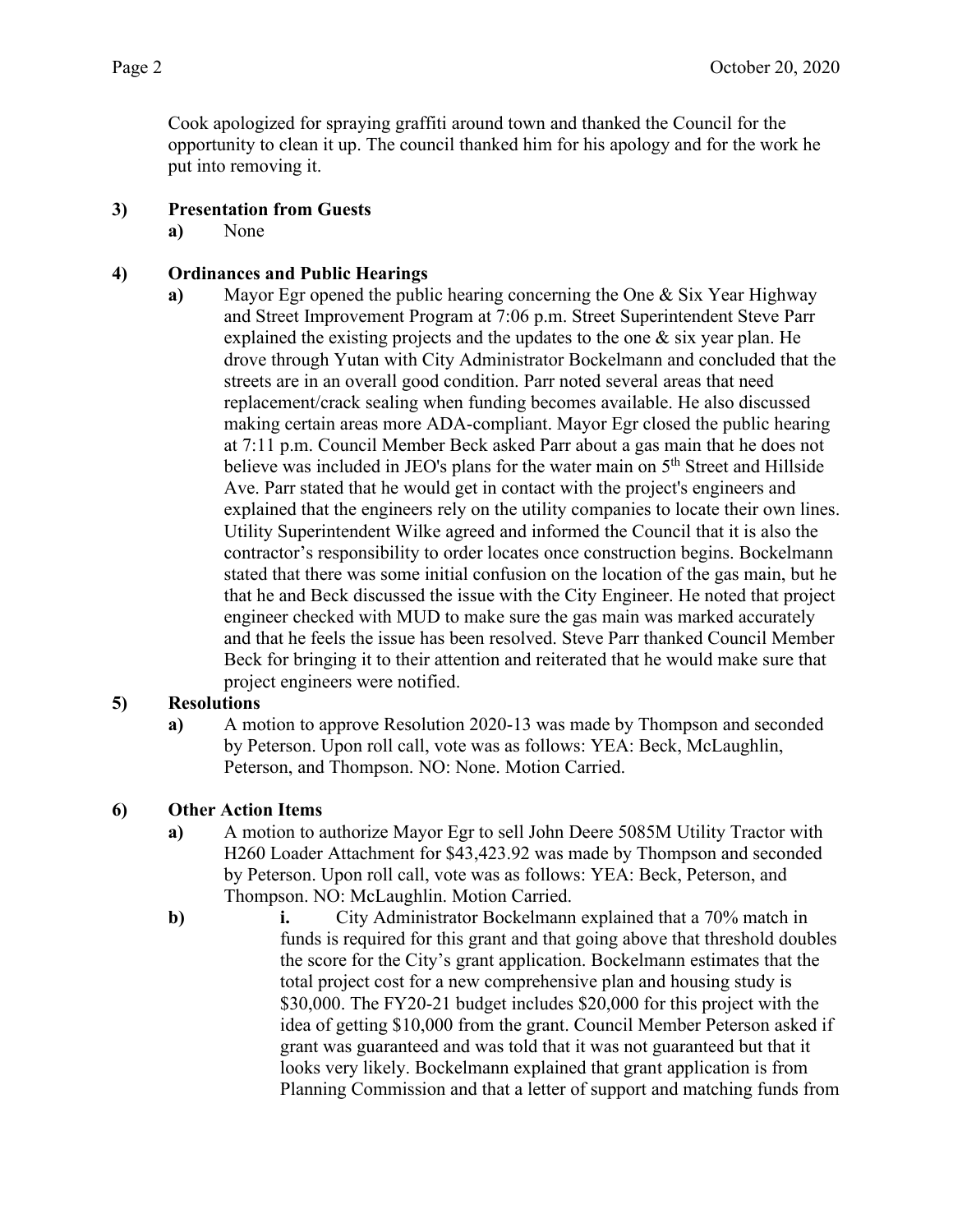the City Council is required. A motion to authorize up to \$20,000 for NIFA Housing Study Grant funding was made by: Thompson and seconded by Peterson. Upon roll call, vote was as follows: YEA: Beck, McLaughlin, Peterson, and Thompson. NO: None. Motion Carried.

- **ii.** A motion to authorize Mayor Egr to submit a letter of support of the Yutan Planning Commission's NIFA Housing Study Grant application was made by Peterson and seconded by Thompson. Upon roll call, vote was as follows: YEA: Beck, McLaughlin, Peterson, and Thompson. NO: None. Motion Carried.
- **c)** City Administrator Bockelmann stated that he had not received the final pay application and recommended tabling this item. A motion to table the final payment for the Cedar Drive Asphalt Overlay project was made by Peterson and seconded by McLaughlin. Upon roll call, vote was as follows: YEA: Beck, McLaughlin, Peterson, and Thompson. NO: None. Motion Carried.

### **7) Discussion Items**

- **a)** City Administrator Bockelmann explained that city has provisions for licensing of contractors working within the city that have not been utilized. Council Member Peterson suggested that it would be a good idea to have licensing completed annually to ensure that contractors are insured and bonded. Thompson suggested that it would be difficult to make sure contractors comply and Bockelmann stated that 100% compliance is not guaranteed, but that the licensing could be addressed at the time a building permit is submitted. Peterson suggested putting list of licensed contractors on website to help homeowners hire licensed/insured/bonded contractors and Thompson stated that he would not be comfortable with that, as it might appear that the city is recommending those contractors and the City could be considered liable. Peterson expressed interest in hearing more about what other communities are doing and to address this issue next month.
- **b)** A local business owner approached City Administrator Bockelmann about adding a handicapped parking stall in front of the business. The council discussed the location of current handicapped parking spots and considered how they could be reconfigured. Council Member McLaughlin asked what cost would be involved to cut the curb into a ramp. Utility Superintendent Wilke stated that curb cutting would not be necessary as there is an accessible ramp next to the proposed parking stall. They discussed removing another handicapped parking space to leave the total number downtown the same. All members of the Council agreed to remove the handicap designation from the spot on  $2<sup>nd</sup>$  St. by Thompson Masonry and to allocate a handicap spot on the corner of Vine St. adjacent to the intersection with 2nd St.
- **c)** Council Member Thompson emphasized that the City should not consider the berm or the FRD overlay district. Peterson agreed, stating that the City made it through the historic flood without any issues and the odds of another flood of greater proportions occurring anytime in the foreseeable future is astronomical. City Administrator Bockelmann explained that he understands that the city council is against the berm, but reminded them that this agenda item is only for the berm and that a decision on the overlay district would be made at a later date.